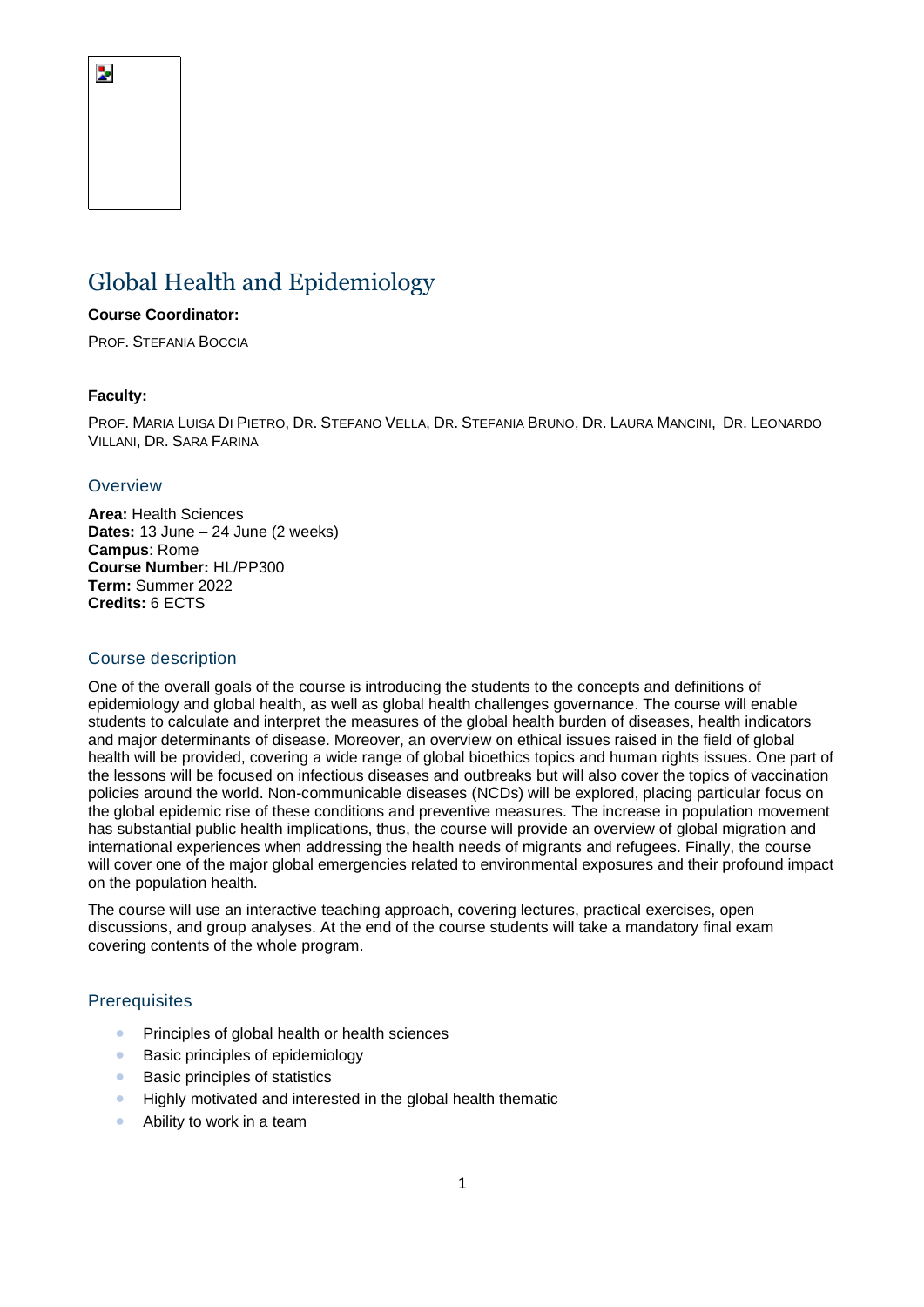

# Course Requirements

- Students are expected to regularly attend class sessions and to actively take part in class debate and case discussions
- Students are expected to be prepared on the assigned readings
- Students are expected to deliver one group assignments and present it to the class

# **Topics**

- The global burden of disease and the use of epidemiological indicators
- Globalization and global health
- Ethical challenges in the context of global health
- Genomics and public health
- Vaccination policies
- Migration and health
- Global environmental health

# Learning Outcomes

- Understanding the principles of global health, major challenges and global health governance
- Ability to understand and apply epidemiological indicators
- Understanding global bioethics topics and human rights issues
- Acquisition of an international perspective of vaccination policies around the world
- Understanding global environmental exposures as well as the impact on population health

# Teaching Methods

• Lectures, team working and in class discussion, site visits, role playing and case studies.

# **Faculty**

Prof. Stefania Boccia Prof. Maria Luisa Di Pietro Dr. Stefano Vella Dr. Stefania Bruno Dr. Laura Mancini Dr Leonardo Villani (teaching assistant) Dr Sara Farina (teaching assistant)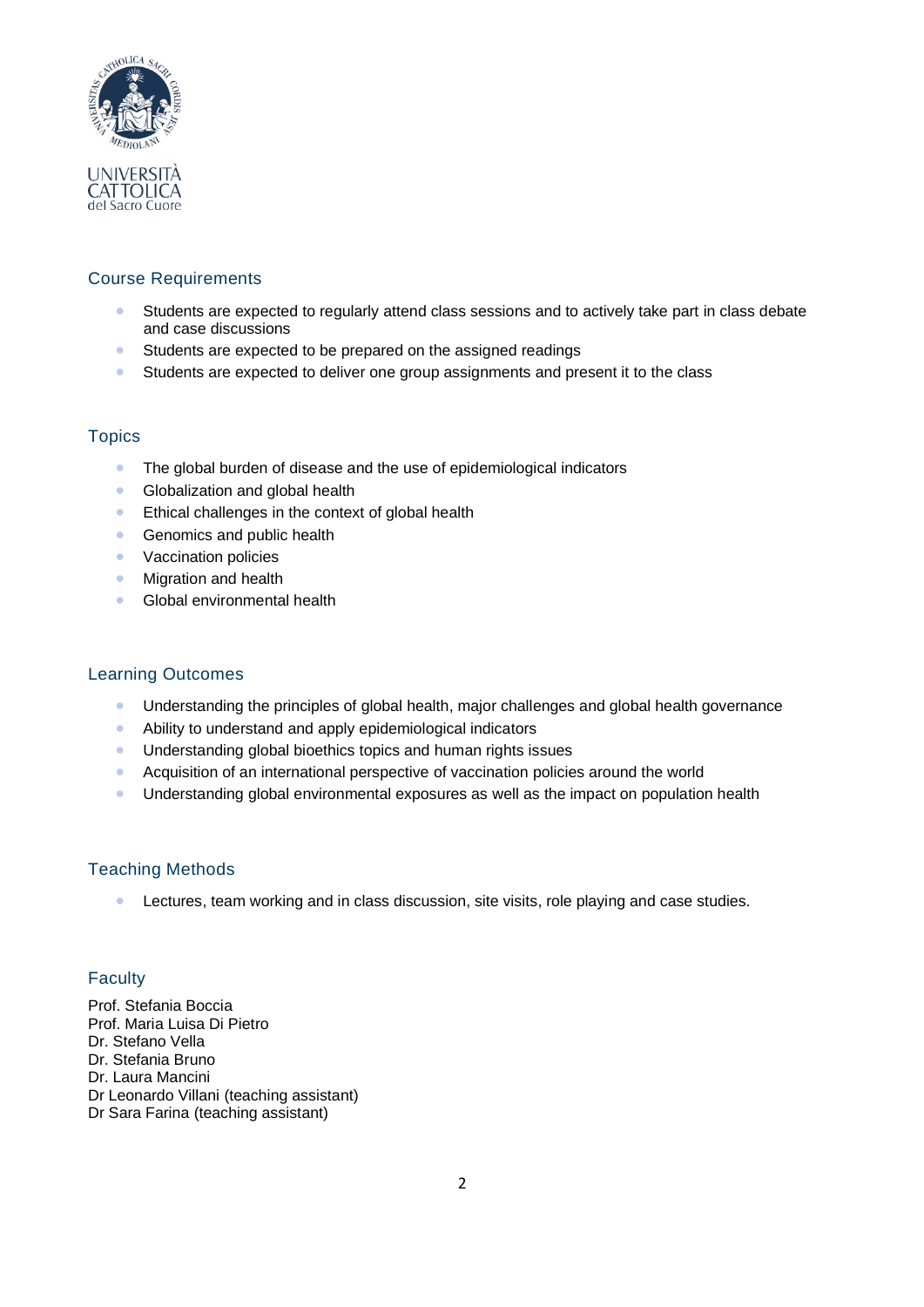

# Evaluation

- Assessment of in class participation (30%)
- Mid-term practical session Group assignments (case studies presentation) (30%)
- Final exam (multiple choice test) (40%)

# Detailed Description Of The Assignments

- For the mid-term assessment, students will be divided into groups, according to their background, in order to have an equal distribution of different backgrounds in each group. A topic will be assigned to each group and students will be asked to give a presentation of the work
- The final exam will be a written exam composed of 30 multiple choice questions. The weights of lectures in the questions of the final exam will be:
	- Lecture 1: The global burden of disease and the use of epidemiological indicators: 4 questions
	- Lecture 2: Global health from current challenges to governance: 4 questions
	- Lecture 3: Ethical aspects and global health: bioethics and human rights issues: 2 questions
	- Lecture 4: Infectious diseases and outbreaks: a global overview: 3 questions
	- Lecture 5: Major global emergency: Global warming and environmental exposures impacting population health: 4 questions
	- Lecture 6: Food security as a human right and global health challenge: 1 question
	- Lecture 7: Vaccines and vaccination policies: a global picture: 3 questions
	- Lecture 8: Global aspects of COVID pandemic: 4 questions
	- Lecture 9: Genomics and public Health: 2 questions
	- Lecture 10: Global migration and international experiences when addressing the health needs of migrants and refugees: 3 questions

# Readings

- Selection from: Charles Guest, Walter Ricciardi, Ichiro Kawachi, and Iain Lang (2013) Oxford Handbook of Public Health (5 ed.), OXFORD UNIVERSITY PRESS
- WHO: World health statistics 2018: monitoring health for the SDGs, sustainable development goals (2018)
- WHO: quidelines on ethical issues in public health surveillance (2017)WHO: Global Vaccine Action Plan Report (2017)
- Selection of reading from individual faculty members

## **Schedule**

- Lecture 1: The global burden of disease and the use of epidemiological indicators
- Lecture 2: Global health from current challenges to governance
- Lecture 3: Ethical aspects and global health: bioethics and human rights issues.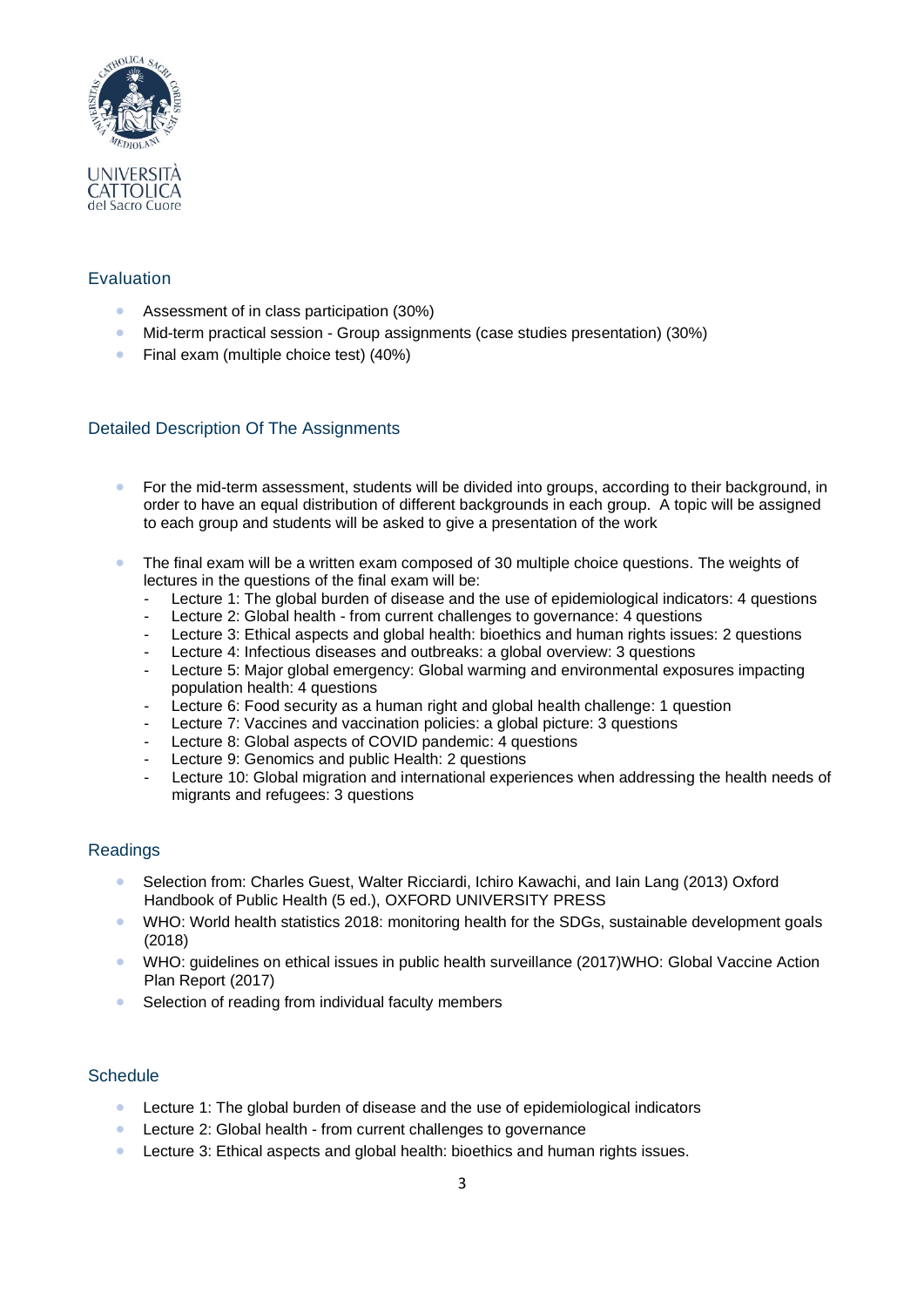

- Lecture 4: Infectious diseases and outbreaks: a global overview
- Lecture 5: Major global emergency: Global warming and environmental exposures impacting population health
- Lecture 6: Food security as a human right and global health challenge
- Lecture 7: Vaccines and vaccination policies: a global picture
- Lecture 8: Global aspects of COVID pandemic
- Lecture 9: Genomics and public health
- Lecture 10: Global migration and international experiences when addressing the health needs of migrants and refugees.
- Discussion & Q&A for the exam.

#### Rules of conduct

**Attendance**: Attendance is mandatory, and no absence/s will be excused. Please consider that Field Trips are considered equal to regular classes and indeed you are expected to attend the visits. Unexcused absences will not be accepted. An excused absence will only be granted if you are seriously ill and can support your claim with a local doctor's certificate dated the day you missed class (therefore you must go to the doctor that same day) that has to be delivered to the Professor or to UCSC International Office. Any other absence will not be excused and will result in not being admitted to the final exam, which corresponds to a 0 (zero) in the final exam.

**Exam Date**: The exam date cannot be re-scheduled. Should the dates of the final exams be moved for force major reasons, UCSC International Office and the Professor will promptly inform you in class and/or via email on the new date agreed. Unexcused absences to the exams will result in a failing grade in the course.

In cases of unforeseeable circumstances such as illness or injury on the day of the exams, you must submit a medical certificate and communicate your absence to the Professor and UCSC International Office via email prior to the exam. If the student does not justify his/her absence through sufficient documentation and with adequate notice before the final test, you will receive an automatic Failed. Absences for other unforeseeable circumstances will not be accepted and will result in a failing grade.

## **Biographies**

#### **STEFANIA BOCCIA:**

Stefania Boccia is a Professor of Hygiene and Public Health UCSC in Rome. She obtained a Master of Science in Epidemiology and Biostatistics, and a PhD in Genetic Epidemiology at the Erasmus MC, Rotterdam. She is the Director of the Section of Hygiene of the Department of Public Health of UCSC and President of the Public Health Epidemiology Section of EUPHA where she also served as Vice President of the Public Health Genomics section until 2018. Prof. Boccia is the Editor in Chief di Epidemiology, Biostatistics and Public Health, and Associated Editor of European Journal of Public Health and European Journal of Epidemiology. Her main areas of interest are epidemiology and prevention of tumors, epidemiological methodology, health services research, genomics in public health, hospital hygiene, and environmental hygiene. She has published more than 245 scientific papers and 17 books/book chapters. Since 2006, Professor Boccia has been successfully leading around 25 national and international research projects. In the past years she coordinated the "Personalized PREvention of Chronic Diseases" project (PRECeDI, EU-H2020 MSCA- RISE). She also has large teaching experience with an average value of 237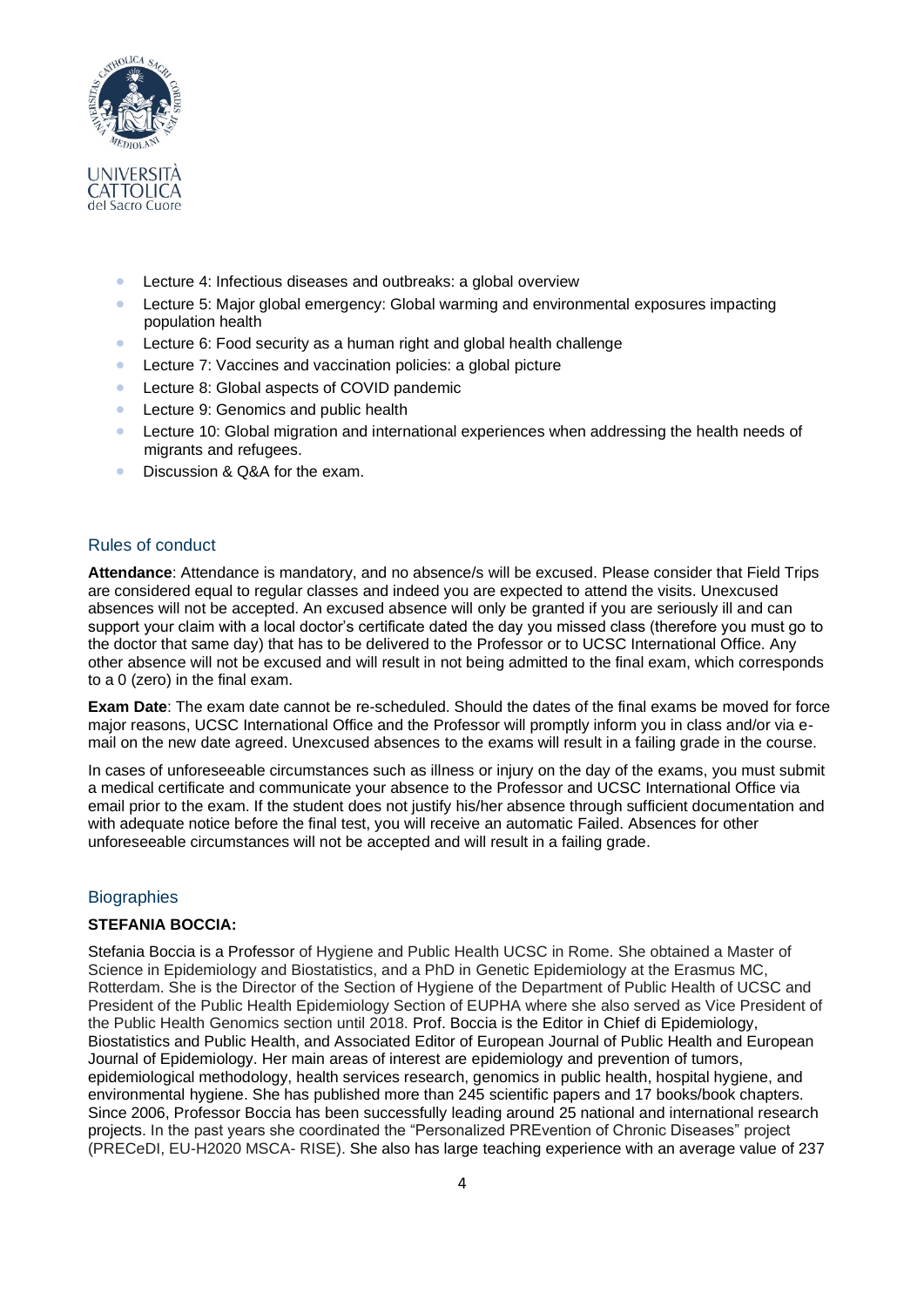

teaching hours per year. She coordinates the project titled "European network staff eXchange for integrAting precision health in the health Care sysTems" (ExACT) funded by the EC within the H2020 Marie-Slodowska Curie projects (MSCA-RISE).

#### **MARIA LUISA DI PIETRO:**

Maria Luisa Di Pietro is a MD specialized in Endocrinology and Legal Medicine. She is Associate Professor of Legal Medicine at the UCSC, docent at the Catholic University of Avila (Spain), Buenos Aires (Argentina) and Seoul (Korea), University San Toribio de Mongrovejo (Chiclayo-Peru) and Pontifical Institute John Paul II (Rome). She is a member of the Steering Committee and Scientific Committee of the Global Health Studies and Research Center, Vice President of the Ethical Committee of the Bambino Gesù Hospital (Rome) and member of the Healthcity Institute. She is the Director of the Center for Research and Studies on Procreative Health. She carries out research on issues related to social inequalities (access to food and health status of Italian children, health of unaccompanied foreign minors, accessibility and quality of health care for undocumented migrants), lifestyles (Project "Youth health" - lifestyles of university students in Italy), problems in the presence of infertility and inherited family cancer. She has published over 400 contributions such as monographs, collective works, articles in Italian and international journals.

#### **STEFANIA BRUNO:**

Stefania Bruno, MD achieved specialty degrees in Hygiene and Preventive Medicine. She pertains to the Section of Hygiene, Public Health Institute of Università Cattolica del Sacro Cuore, IRCCS Fondazione Policlinico Agostino Gemelli in Rome. Her research interests are primarily in Hospital Hygiene, Prevention of infectious diseases in disadvantaged communities, Vaccines and Global Health. She is Academic Coordinator of the post graduate School of Hygiene and Preventive Medicine at UCSC and Adjunct Professor of Hygiene at School of Medicine of UCSC. Member of Steering Committee of the Global Health Research and Study Center. Member of the Executive Board of the Italian Network on Global Health Education. Till today, she has taught different topics related to Hygiene, Public Health, Epidemiology, Global Health, Community Medicine in University courses at different educational levels: Undergraduate and Postgraduate Levels Courses (Faculties of Medicine and Education Science); First and Second Level Master Courses (Faculties of Medicine and Economics); Medical Specialization Courses; Postgraduate Advanced Study Courses. She contributed to volume 12 of the Encyclopedia of Bioethics and Juridical Science, published by Edizioni Scientifiche Italiane. She contributed to the textbook Hygiene, Preventive Medicine and Public Health, 2013 Idelson Gnocchi Edition, which sets a benchmark for the training of students of different affiliation and for the retraining of health professionals; she was author or co-author of four chapters. Over 150 scientific products, Total Papers (Scopus December 2019) = 30

## **STEFANO VELLA:**

Stefano Vella, MD achieved specialty degrees in both Infectious Diseases and Internal Medicine. He is currently the Director of the Global Health Center of the National Institute of Health. Up until 2016 he was the Director of the Drug Department of the National Institute of Health. Dr. Vella is the former President of the Italian Drug Agency. His research group works and publishes extensively on various aspects of HIV pathogenesis, treatment and prevention, both in the North and the South of the world. Dr. Vella is currently the coordinator of the - European Commission funded - HIV Clinical Trials Network (NEAT) which includes 16 European countries. Dr Vella, has been invited as speaker in over 100 International Conferences, is an article reviewer for numerous journals, including Science, Lancet, Journal of Infectious Diseases, AIDS, Journal of AIDS, and has published more than 200 articles in international journals. Since 1996, as Member of the Governing Council of the International AIDS Society [IAS] and subsequently as IAS